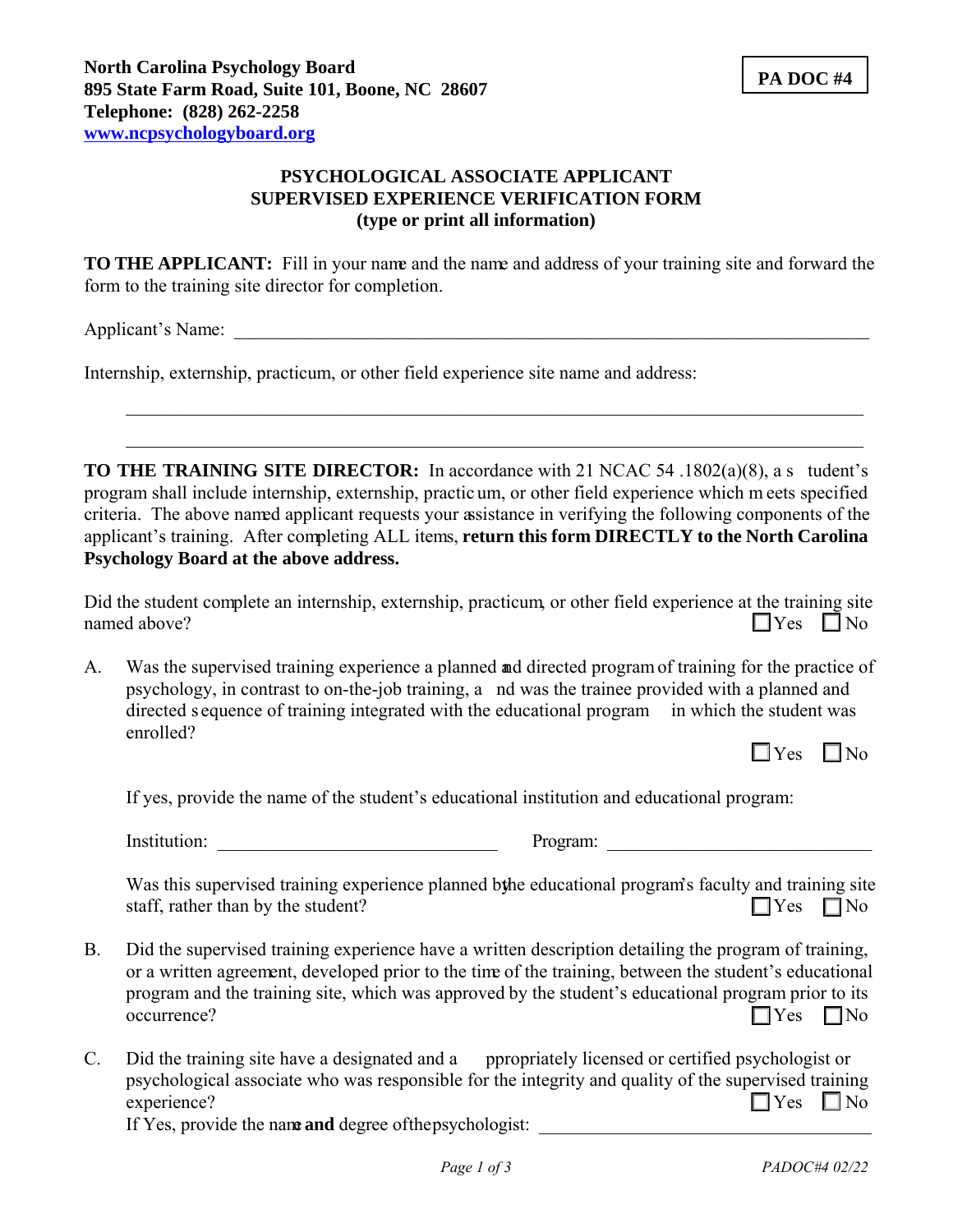| D. | Was the student designated as an "intern," "extern," or "practicum student," or hold other designation |                      |
|----|--------------------------------------------------------------------------------------------------------|----------------------|
|    | which indicated training status for the practice of psychology?                                        | $\Box$ Yes $\Box$ No |

If yes, what was the student's title?

Was the supervised training completed within a period of 12 consecutive months at no more than two training sites?  $\Box$  Yes  $\Box$  No

Dates of training: from  $\frac{mm}{dd/yy}$  to  $\frac{mm}{dd/yy}$ 

E. Did the supervised training experience occur over a period of at least 12 weeks and include at least 500 hours of supervised training?  $\Box$  Yes  $\Box$  No

Number of weeks of training:  $\blacksquare$  Number of supervised training hours:

*Practice of psychology. -- The observation, description, evaluation, interpretation, or modification of human behavior by the application of psychological principles, methods, and procedures for the purpose of preventing or eliminating symptomatic, maladaptive, or undesired behavior or of enhancing interpersonal relationships, work and life adjustment, personal effectiveness, behavioral health, or mental health. The practice of psychology includes, but is not limited to: psychological testing and the evaluation or assessment of personal characteristics such as intelligence, personality, abilities, interests, aptitudes, and neuropsychological functioning; counseling, psychoanalysis, psychotherapy, hypnosis, biofeedback, and behavior analysis and therapy; diagnosis and treatment of mental and emotional disorder or disability, alcoholism and substance abuse, disorders of habit or conduct, as well as of the psychological aspects of physical illness, accident, injury, or disability; and psychoeducational evaluation, therapy, remediation, and consultation. Psychological services may be rendered to individuals, families, groups, and the public. The practice of psychology shall be construed within the meaning of this definition without regard to whether payment is received for services rendered.*

Were at least 400 hours of the training spent in the practice of psychology as defined above?

Number of hours in the practice of psychology:

*Health services in psychology include the diagnosis, evaluation, treatment, remediation, and prevention of: mental, emotional, and behavioral disorder, disability, and illness; substance abuse; habit and conduct disorder; and psychological aspects of physical illness, accident, injury, and disability. Included are counseling, psychoeducational, and neuropsychological services related to the above. Health services include collateral contacts by a psychologist with families, caretakers, and other professionals for the purpose of benefiting a patient or client of that psychologist, as well as, direct services by a psychologist to individuals and groups.*

Were at least 400 hours of the supervised training spent in the provision of health services as defined  $\Box$  Yes  $\Box$  No

If yes, provide a description of activities.

*NOTE:* For further information regarding the practice of psychology and health services, please visit the Board website at [www.ncpsychologyboard.org](http://www.ncpsychologyboard.org) (select "FAQ" on the side bar and then "What is the difference between health services and the practice of psychology?").

 $\Box$ Yes  $\Box$ No